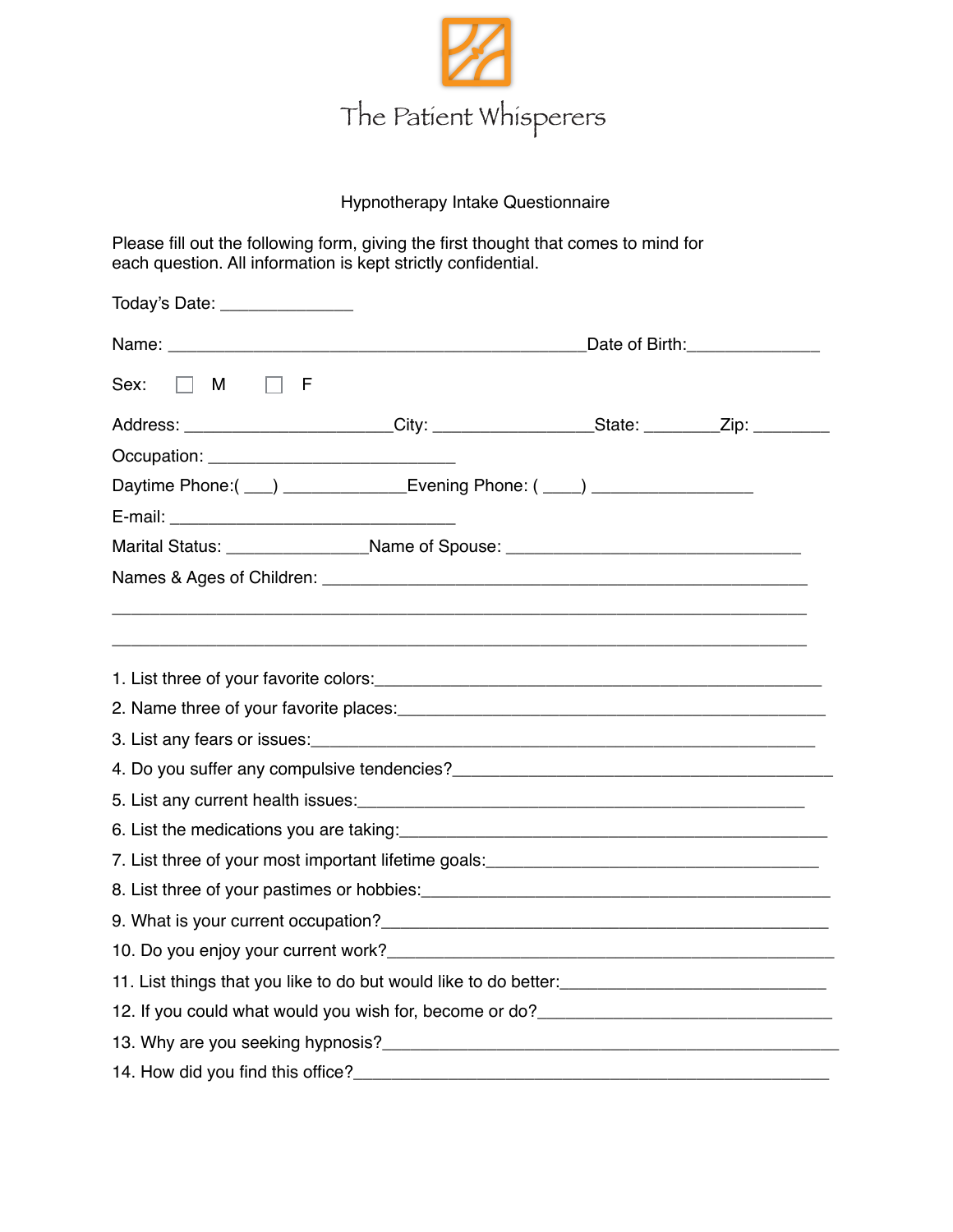| <b>Nervousness</b> | Depression                   | <b>Nightmares</b>          |
|--------------------|------------------------------|----------------------------|
| Cigarette smoking  | Compulsive overeating        | Death of a pet             |
| Marital problems   | <b>Current illness</b>       | Childhood trauma           |
| Inability to relax | Sexual dysfunction           | Abusive home situation     |
| Alcohol abuse      | Serious eating disorder      | Lack of success            |
| Recent divorce     | Teeth grinding               | Fear of heights            |
| Sleeplessness      | Compulsive tendencies        | Abusive work issue         |
| Drug abuse         | Codependency                 | Poor health                |
| War trauma         | Lack of energy               | Poor memory                |
| Poor self-esteem   | Nail biting                  | Death of a loved one       |
| Sexual abuse       | Inability to focus/attention | Any other important issues |

15. Are you currently suffering from any of the following (Circle all that apply)

16. One thing I feel guilty about is:\_\_\_\_\_\_\_\_\_\_\_\_\_\_\_\_\_\_\_\_\_\_\_\_\_\_\_\_\_\_\_\_\_\_\_\_\_\_\_\_\_\_\_\_\_\_\_\_

17. I am happiest when:

18. If I were not afraid to be myself I would:\_\_\_\_\_\_\_\_\_\_\_\_\_\_\_\_\_\_\_\_\_\_\_\_\_\_\_\_\_\_\_\_\_\_\_\_\_\_\_\_

19. I get so angry when:

20. I am most saddened by: \_\_\_\_\_\_\_\_\_\_\_\_\_\_\_\_\_\_\_\_\_\_\_\_\_\_\_\_\_\_\_\_\_\_\_\_\_\_\_\_\_\_\_\_\_\_\_\_\_\_\_\_\_

21. All of my life I: \_\_\_\_\_\_\_\_\_\_\_\_\_\_\_\_\_\_\_\_\_\_\_\_\_\_\_\_\_\_\_\_\_\_\_\_\_\_\_\_\_\_\_\_\_\_\_\_\_\_\_\_\_\_\_\_\_\_\_

22. Ever since I was a child I\_\_\_\_\_\_\_\_\_\_\_\_\_\_\_\_\_\_\_\_\_\_\_\_\_\_\_\_\_\_\_\_\_\_\_\_\_\_\_\_\_\_\_\_\_\_\_\_\_\_\_\_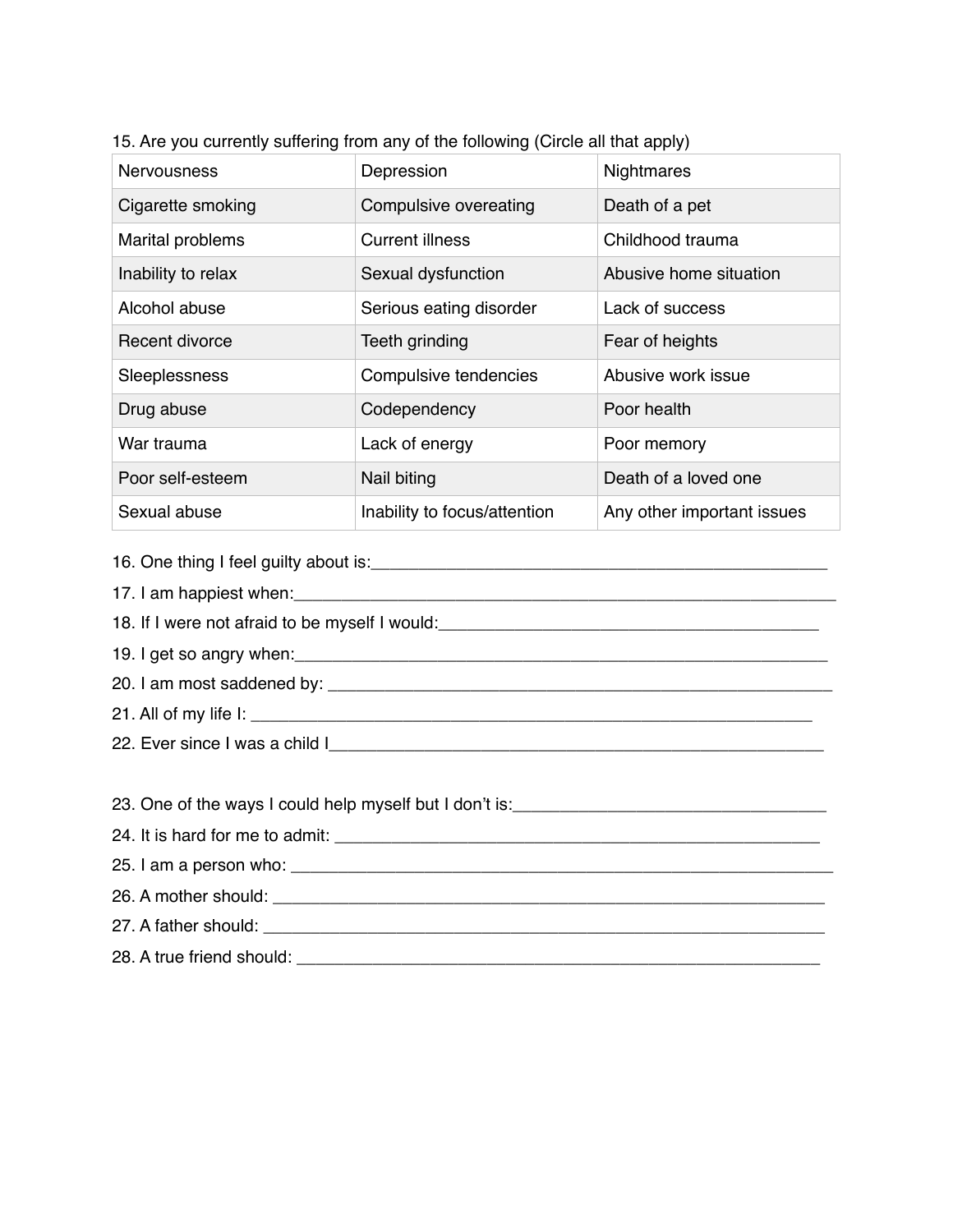29. Mention your most significant memory, experience, or event that corresponds to each of these following periods of time in your life: (leave blank any that don't apply)

0-5 years old:

| $6 - 10$ :  |  |  |  |
|-------------|--|--|--|
| $11 - 15$ : |  |  |  |
| 16-20:      |  |  |  |
| $21 - 25$ : |  |  |  |
| 26-30:      |  |  |  |
| $31 - 35$ : |  |  |  |
| 36-40:      |  |  |  |
| $41 - 45$ : |  |  |  |
| 46-50:      |  |  |  |
| $51 - 55$ : |  |  |  |
| 56-60:      |  |  |  |
| $61 - 65$ : |  |  |  |
| 66-70:      |  |  |  |
| 70-100:     |  |  |  |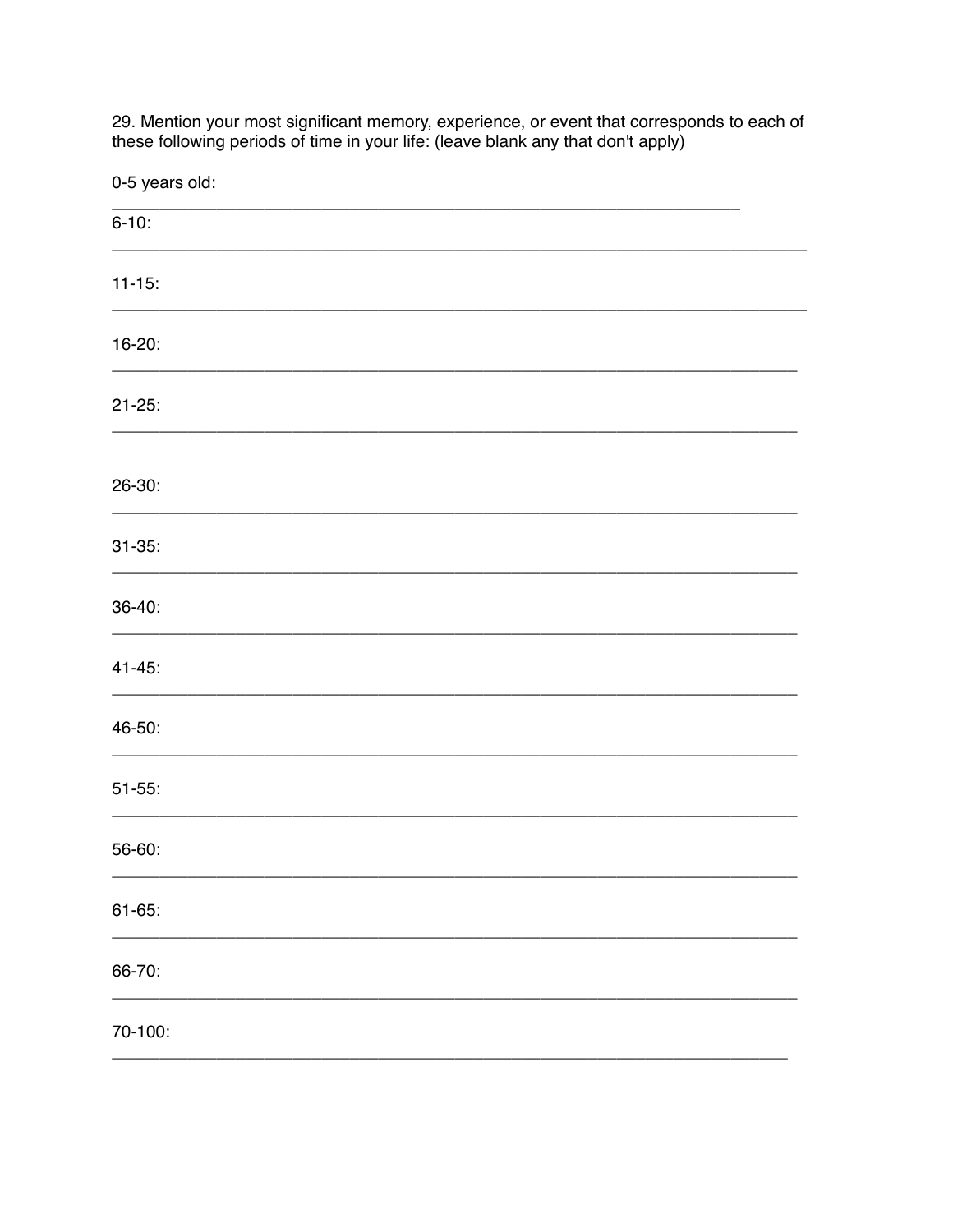| 30. What behaviors get in the way of your happiness?_____________________________                                                                                                                                                    |
|--------------------------------------------------------------------------------------------------------------------------------------------------------------------------------------------------------------------------------------|
| 31. What would you like to start doing?<br>and the contract of the contract of the contract of the contract of the contract of the contract of the contract of the contract of the contract of the contract of the contract of t     |
|                                                                                                                                                                                                                                      |
|                                                                                                                                                                                                                                      |
|                                                                                                                                                                                                                                      |
|                                                                                                                                                                                                                                      |
|                                                                                                                                                                                                                                      |
|                                                                                                                                                                                                                                      |
|                                                                                                                                                                                                                                      |
|                                                                                                                                                                                                                                      |
|                                                                                                                                                                                                                                      |
| 41. What do you see or imagine yourself as doing in the next 6 months?_________________                                                                                                                                              |
| 42. What do you see or imagine you are doing 5 years from now?__________________                                                                                                                                                     |
| 43. What would you like to be doing 5 years from now?___________________________                                                                                                                                                     |
| 44. What would have to change or be different for that to happen?______________________                                                                                                                                              |
|                                                                                                                                                                                                                                      |
| 46. What are the things you feel you should, can, and must do? __________________                                                                                                                                                    |
|                                                                                                                                                                                                                                      |
| 48. In one word describe your life: <b>All and Server Control and Server Control of the Control of All and Server Control of All and Server Control of All and Server Control of All and Server Control of All and Server Contro</b> |
|                                                                                                                                                                                                                                      |
|                                                                                                                                                                                                                                      |
|                                                                                                                                                                                                                                      |
| 52. Do you observe any religious or meditative practice? If so describe: _______________                                                                                                                                             |
|                                                                                                                                                                                                                                      |
| 54. Please explain any other negative conditions affecting you: _______________________                                                                                                                                              |
|                                                                                                                                                                                                                                      |
|                                                                                                                                                                                                                                      |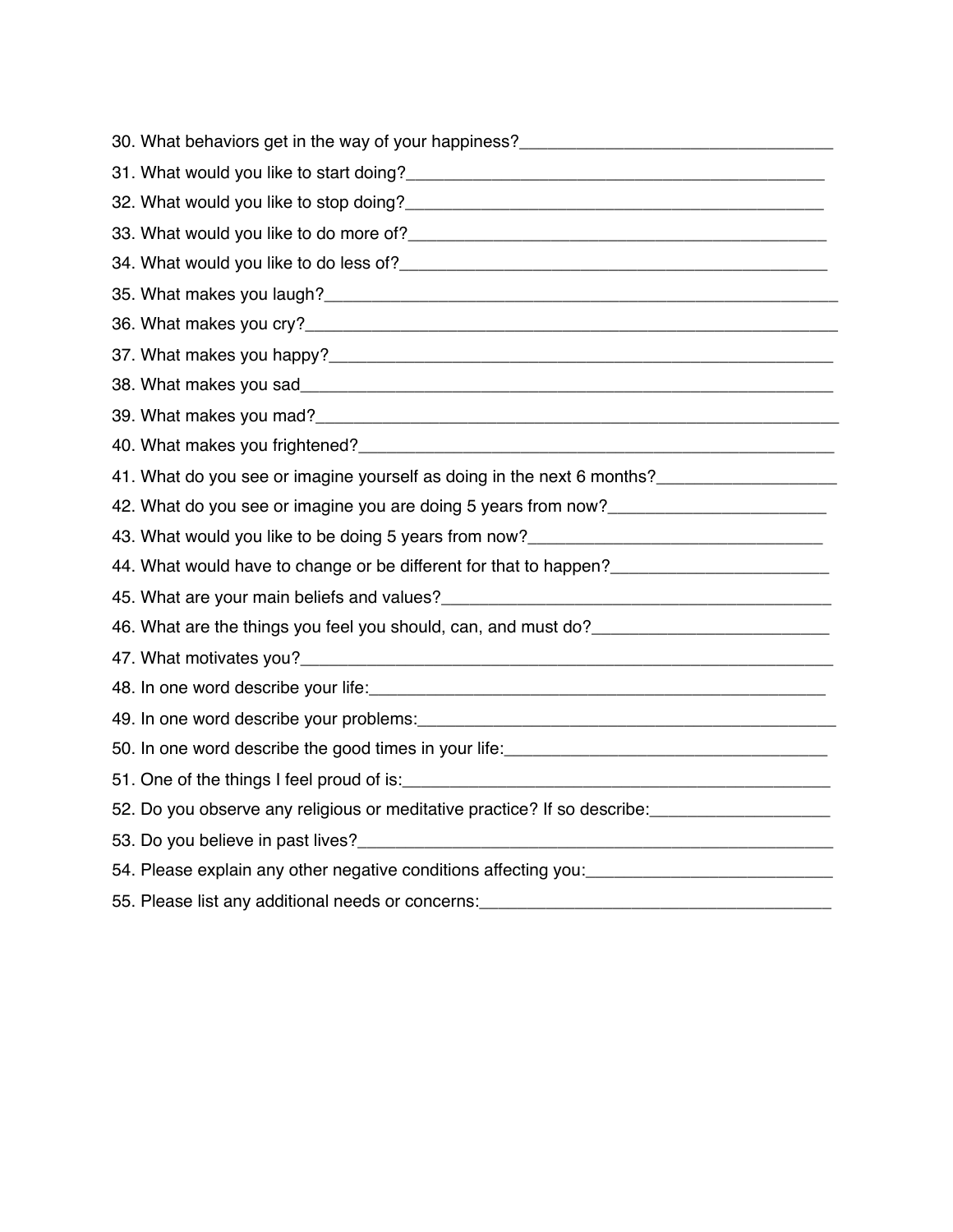## **Stress Level Profile**

Instructions: Read each statement below and enter the number to the right of it that best represents you and your behavior at this time. **1 -not at all 2 -slightly 3 -moderately 4 -very much** 1. I often lose my appetite or eat when I am not hungry \_\_\_\_ 2. My decisions seem to be more impulsive than planned, I tend to feel unsure about my choices & often change my mind \_\_\_\_ 3. The muscles of my neck, back and stomach frequently get tense 4. I have thoughts & feelings about my problems that run through my mind for much of the time 5. I have a hard time getting to sleep, wake up often or feel tired \_\_\_\_ 6. I feel the urge to cry or get away from my problems \_\_\_\_ 7. I tend to let anger build up & then explosively release my temper in some aggressive way or destructive way \_\_\_\_\_ 8. I have nervous habits (tapping my fingers, shaking my leg, pulling my hair, scratching, wringing my hands, etc.) \_\_\_\_\_ 9. I often feel fatigued, even when I have not been doing physical work \_\_\_\_ 10. I have regular problems with constipation, diarrhea, or upset stomach \_\_\_\_ 11. I tend not to meet my expectations either because they are unrealistic or I have taken on more than I can handle 12. I periodically lose my interest in sex 13. My anger gets aroused easily \_\_\_\_\_ 14. I often have bad unhappy dreams or nightmares 15. I tend to spend a great deal of time worrying about things \_\_\_\_ 16. My use of alcohol, coffee, cigarettes, and/or drugs has increased \_\_\_\_ 17. I feel anxious, often without any reason that I can identify \_\_\_\_ 18. In conversation my speech tends to be weak, rapid, broken, or tense \_\_\_\_ 19. I tend to be short tempered and irritable with people \_\_\_\_

20. Delays, even ordinary ones, make me fiercely impatient \_\_\_\_